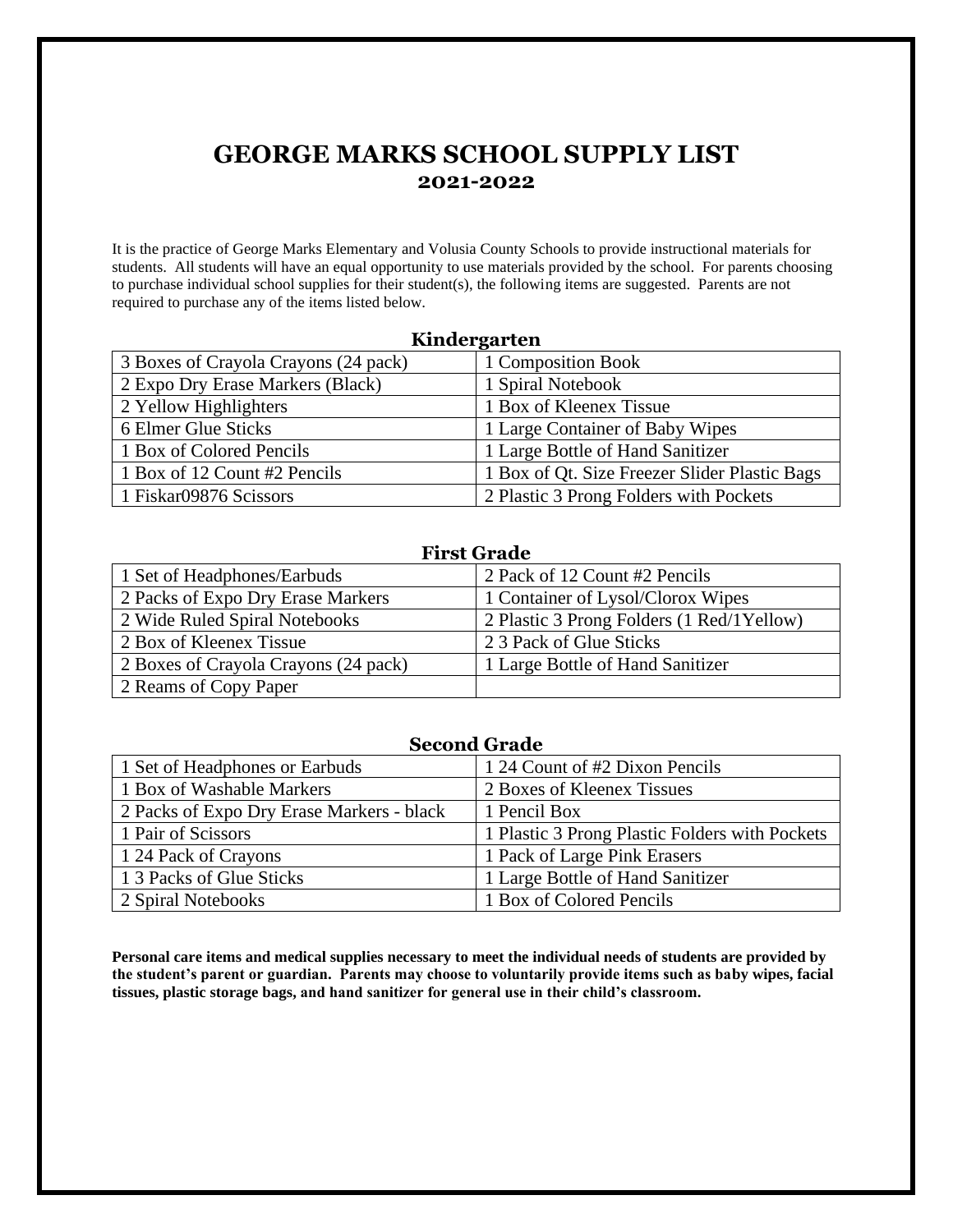## **GEORGE MARKS SCHOOL SUPPLY LIST 2021-2022**

It is the practice of George Marks Elementary and Volusia County Schools to provide instructional materials for students. All students will have an equal opportunity to use materials provided by the school. For parents choosing to purchase individual school supplies for their student(s), the following items are suggested. Parents are not required to purchase any of the items listed below.

| <b>Third Grade</b>               |                                |
|----------------------------------|--------------------------------|
| 1 Box of 24 Count Crayons        | $1.5$ " Binder                 |
| 1 Pair of Fiskars Scissors       | 2 Packs of Wide Ruled Paper    |
| 1 3 Pack of Glue Sticks          | 1 Boxes of Kleenex Tissues     |
| 1 10 Pack of Washable Markers    | 1 Pack of Standard Dividers    |
| 14 Pack of Dry Erase Markers     | 1 Zipper Pencil Pouch          |
| 1 Pack of Cap Erasers            | 1 Set of Headphones/Earbuds    |
| 1 Large Bottle of Hand Sanitizer | 3 24 Count Packs of #2 Pencils |
| 2 Reams of White Copy Paper      | 5 Plastic 2 Pocket Folders     |

### **Fourth Grade**

| 2 1 inch metal clip binders                 | 2 Boxes of Kleenex Tissues              |
|---------------------------------------------|-----------------------------------------|
| 1 plastic 3 prong folder                    | 1 Bottle of Hand Sanitizer              |
| 3 packs of lined notebook paper (wide rule) | 3 Packs of #2 Pencils (Ticonderoga)     |
| 1 Pack of Colored Pencils                   | 1 Set of Headphones                     |
| 2 Packs of Dry Erase Markers                | 1 Pencil bag (will be kept in backpack) |
| 1 Pack of Glue Sticks                       | 1 Pack of Markers                       |
| 1 Pair Scissors                             | 1 Pack of Multi-Colored Highlighters    |
| 1 Pack of Post Its                          |                                         |
| 2 packs of copy paper                       |                                         |

| <b>Fifth Grade</b>           |                                      |  |
|------------------------------|--------------------------------------|--|
| 1 Roll of Paper Towels       | 1 Pair of Scissors                   |  |
| 1 Pair of Headphones/Earbuds | 5 Subject Spiral Notebooks           |  |
| 5 Folders                    | 1 Pack of Crayons or Colored Pencils |  |
| 1 Pack of Glue Sticks        | 1 Pack of Copy Paper                 |  |
| 2 Boxes of #2 Pencils        | 2 Packs of Dry Erase Markers         |  |
| 1 Pack of Post-it Notes      | 1 Pack of Index Cards                |  |
| 1 Boxes of Tissues           | 1 Bottle of Hand Sanitizer           |  |

**Personal care items and medical supplies necessary to meet the individual needs of students are provided by the student's parent or guardian. Parents may choose to voluntarily provide items such as baby wipes, facial tissues, plastic storage bags, and hand sanitizer for general use in their child's classroom.**